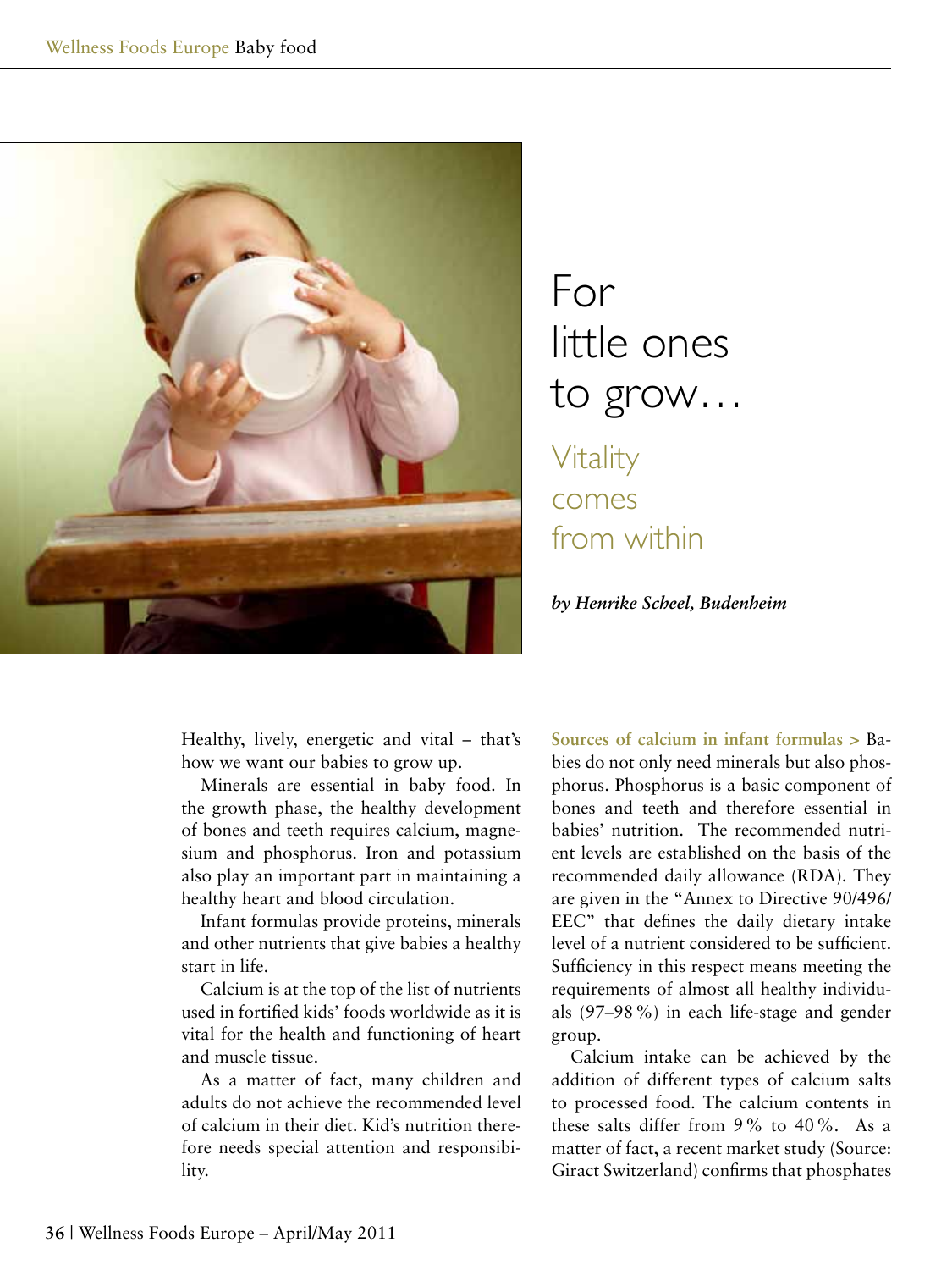|                                                                      | <b>EU-RDA</b>                   | Dosage $*1/100$ g<br>or 100 ml or one<br>package unit |
|----------------------------------------------------------------------|---------------------------------|-------------------------------------------------------|
| Calcium                                                              | $800$ mg                        | $120 \text{ mg}$                                      |
| Phosphorus 700 mg                                                    |                                 | $105 \text{ mg}$                                      |
|                                                                      |                                 |                                                       |
| Sodium                                                               | approx. $1000 \text{ mg}$ 56 mg |                                                       |
| Potassium                                                            | approx. 2000 mg                 |                                                       |
| Magnesium                                                            | $375 \text{ mg}$                |                                                       |
|                                                                      |                                 |                                                       |
| Iron                                                                 | $14 \text{ mg}$                 | $2.10$ mg                                             |
| *1according to 15 % of DV/requested by law for nutritional labelling |                                 |                                                       |

Recommended Dietary Allowances (RDAs) of calcium, phosphorus and other major elements Source: Annex to Directive 90/496/EEC

are the preferred calcium salts (52%) when it comes to calcium fortification in infant formulas. The calcium content of calcium phosphates is between 22% (dicalcium phosphate) to 40% (tricalciumphosphate).

The reason for the preference and for the advantage of calcium phosphates lays on the combination of calcium and phosphorous. Its ratio is particularly advantageous (2:1) in tricalciumphosphates.

**Role of calcium phosphates in baby food >** Besides their nutrient value for mineral enrichment, calcium phosphates beneficially adjust the products' pH-value and serve as stabilizer.

The neutral colour and taste of calcium phosphates make them particularly suitable for use in milk- and soy-based infant formulas, follow-up formulas such as fruit preparations and toddler formulas. Physical specifications, such as the proper particle size, are important criteria in liquid and powder premixes as they guarantee for optimal sensoric properties of the end product. Good flowing quality and storability are needed to control dosage during production accurately.

Due to their high bioavailability and stability, calcium phosphates are the most appropriate for mineral fortification of nutritive food. Tricalciumphosphates are especially ideal to be applied as carrier material for aromatic ingredients or vitamin blends.

**Highest purity for highest demands >** Babies and toddlers need protection! Apart from high requirements concerning the nutritive profile and the technical properties, the selection of ingredients for infant nutrition requires highest purity levels. Contaminants are a vast subject area of food safety and quality. Therefore the JECFA (Joint expert committee of food additives) and the WHO (World Health Organization) recommend lowest levels of contaminants.

All infant formula brands in the United States are required to adhere to the U.S. Food and Drug Administration (FDA) guidelines for nutrients in infant formulas. The EU Directive 2006/141 seeks to ensure that the essential composition of infant formulas and follow-on formulas satisfy the nutritional requirements of infants in good health as established by generally accepted scientific data.

Those legislations and requirements ensure that infant formulas do not contain any undesirable substances that might endanger the health of infants and young children. A draft proposal for an EU-regulation concerning the criteria of food additive purity for infant formulas has been circulated and is currently under discussion. Despite all these regulations, the bitter truth is that commercially available and branded infant formulas used by literally millions of parents to feed children up to 12 months-plus are still contaminated with aluminium.

Different studies emphasize the vulnerability of infants to early exposure to aluminium and highlight the need to reduce levels of aluminium and other contaminants in infant formulas. Producers of food ingredients must be aware of the responsibility they share with manufacturers of infant formulas. High pure ingredients are the key to healthy and safe infant formulas and so the secret to success.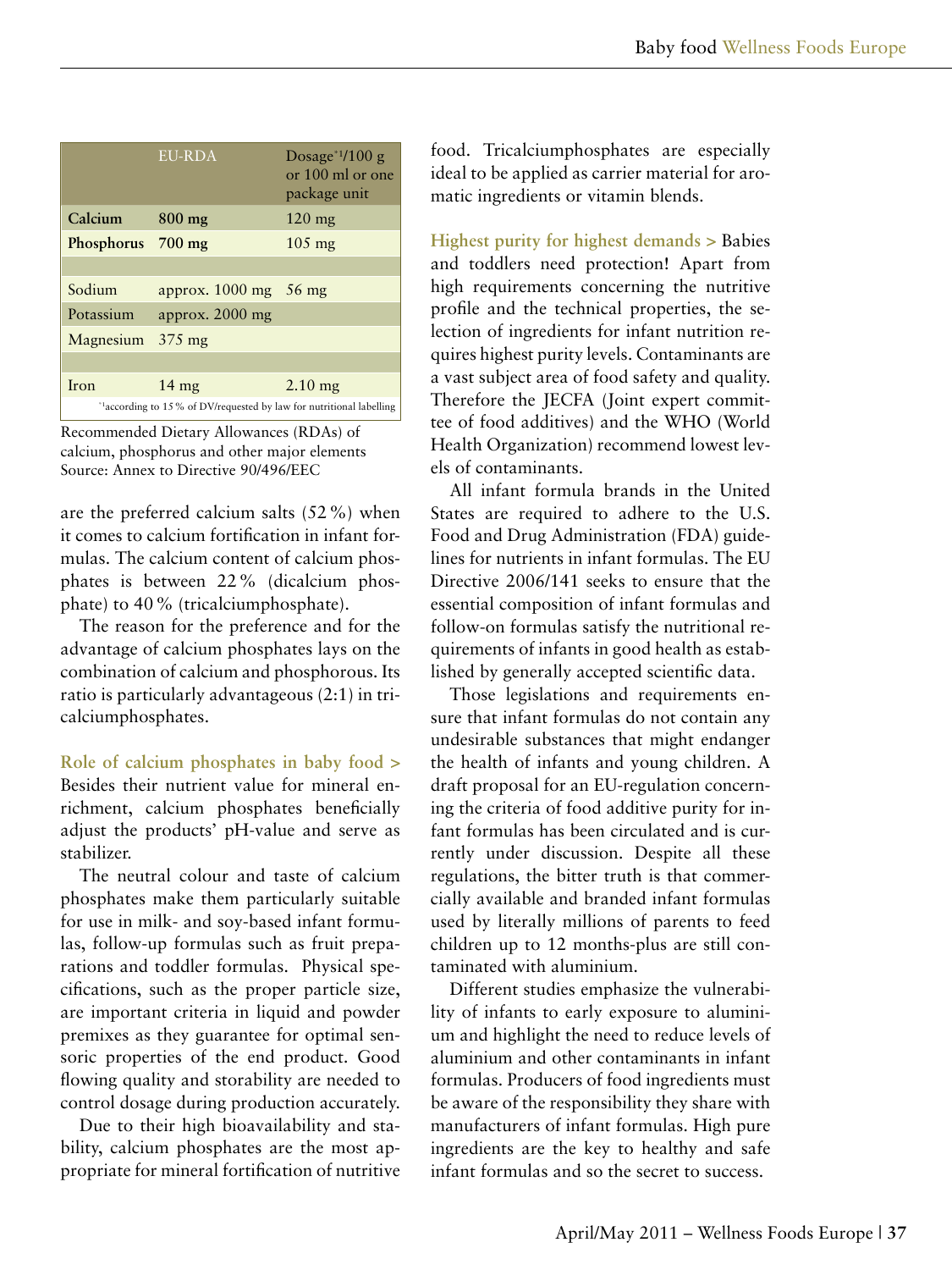**Proper addition to baby's nutrition >** Ingredients for sensitive applications such as baby food must guarantee the highest standards of quality and safety. They must meet all specific requirements for the production of infant formulas and be in compliance with the highest international standards for food production.

Budenheim, a leading manufacturer of phosphate specialties, has recently developed PureMin. This new range of calcium-, potassium- and sodium phosphates is specifically designed for use in baby food. Low levels of contaminants such as aluminium, mercury, lead and cadmium guarantee the crucial safety and security in the production of infant formulas. PureMin calcium phosphates significantly undercut the average aluminium content of standard calcium phosphates.

For its PureMin products, Budenheim has defined a special process applying the strictest controls at every stage of production. Traceability embraces every step: from the selection of raw materials, the analysis of incoming goods, the manufacturing process, additional controls and the analysis by batch up to the delivery of PureMin. PureMin guarantees aluminium levels < 100 ppm as well as lowest levels of other contaminants combined with highest microbiological purity.

Besides the different types of calcium-, sodium-, and potassium phosphates, iron and magnesium phosphates are under development and will be launched soon.

Only ingredients with guaranteed purity, offer a reliable raw material source and support manufacturers to fulfil safety demands and to be in line with legal requirements and international legislations.





Source: Budenheim analysis/specification

Delivering best condition for child nutrition requires a deep sense of responsibility on the manufacturer's side as well as on the ingredient supplier's side. Both need to work hand in hand to meet the demands of their "little" customers to grow.

*For further information, please contact: Markus Brümmer, Business Development Manager Chemische Fabrik Budenheim KG Business Unit Food Ingredients Rheinstr. 27, 55257 Budenheim, Germany Telephone: +49 6139 89400, Fax: +49 6139 89264 E-Mail: nutrition@budenheim.com www.budenheim.com*